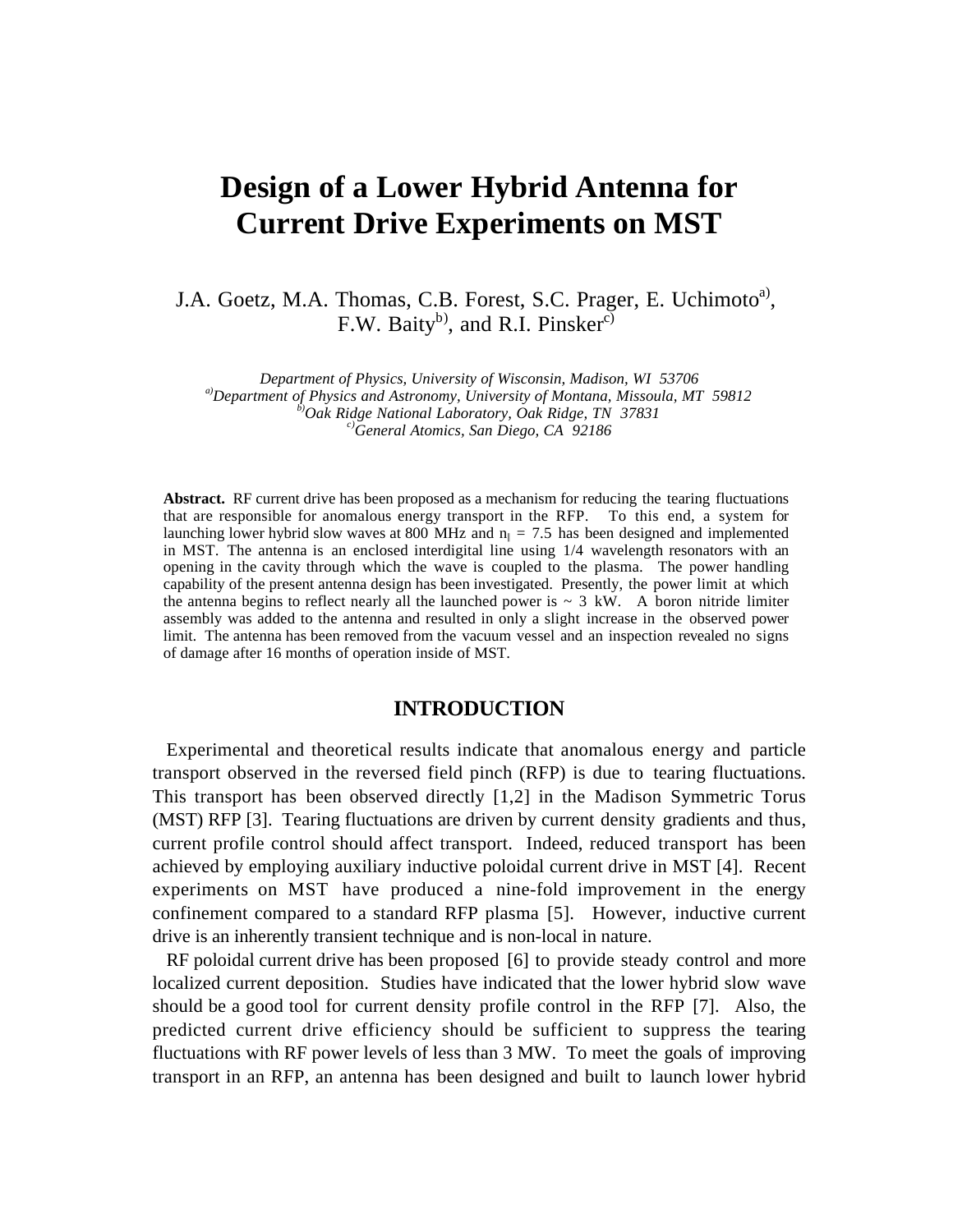slow waves into MST.

#### **ANTENNA DESIGN**

The prototype antenna designed for MST satisfies some very stringent constraints. The antenna is installed through the small portholes (<4.5" diameter) in MST so that vacuum vessel disassembly is not required. In addition, the antenna does not disturb the plasma that is surrounded by a close-fitting shell. The interdigital line concept [8] is very well suited to launching the lower hybrid wave in MST, requiring only two vacuum feed-thrus and having small radial extent. The initial prototype antenna is shown in Figure 1. The antenna is curved to match the radius of the vacuum vessel. Power can be fed to either the "inboard" or "outboard" side of the antenna with the other end being connected to a dummy load.



**FIGURE 1.** Pictures of the fully assembled antenna. The picture on the left shows the antenna on the bench with the flange and vacuum / power feed-thru. The longer of the two feed-thrus is located furthest to the inboard side of MST. The picture on the right shows the antenna installed in MST in October 1999 (the plasma facing components and rods are molybdenum; edge limiter is boron nitride).

The antenna is a slow wave structure in which a resonant array of quarter-wavelength conducting rods is alternately grounded to opposite sides of a rectangular cavity. The rods are coupled to each other both inductively and capacitively, and are matched to 50 ohm coaxial feeds at each end of the array. RF power enters the structure at one end and then propagates to the other end; along the way some power is radiated as a lower hybrid slow wave [9]. It is important to make the structure long enough that most of the power is radiated before it reaches the opposite end as any remaining power is dissipated in an external dummy load.

The interdigital line behaves electrically like a microwave band-pass filter, and has been designed using SPICE circuit simulation to have the correct spacing and phase shift per element to produce the desired  $k_{\parallel}$  spectrum at 800 MHz. The frequency has been determined by the availability of klystrons and the desire to operate well above the theoretical density limit. Coupling to the lower hybrid wave is accomplished by the electric field between elements fringing though an aperture in the cavity. The fields are evanescent in vacuum but couple to the slow wave at  $n_{\parallel} = 7.5$  in plasma.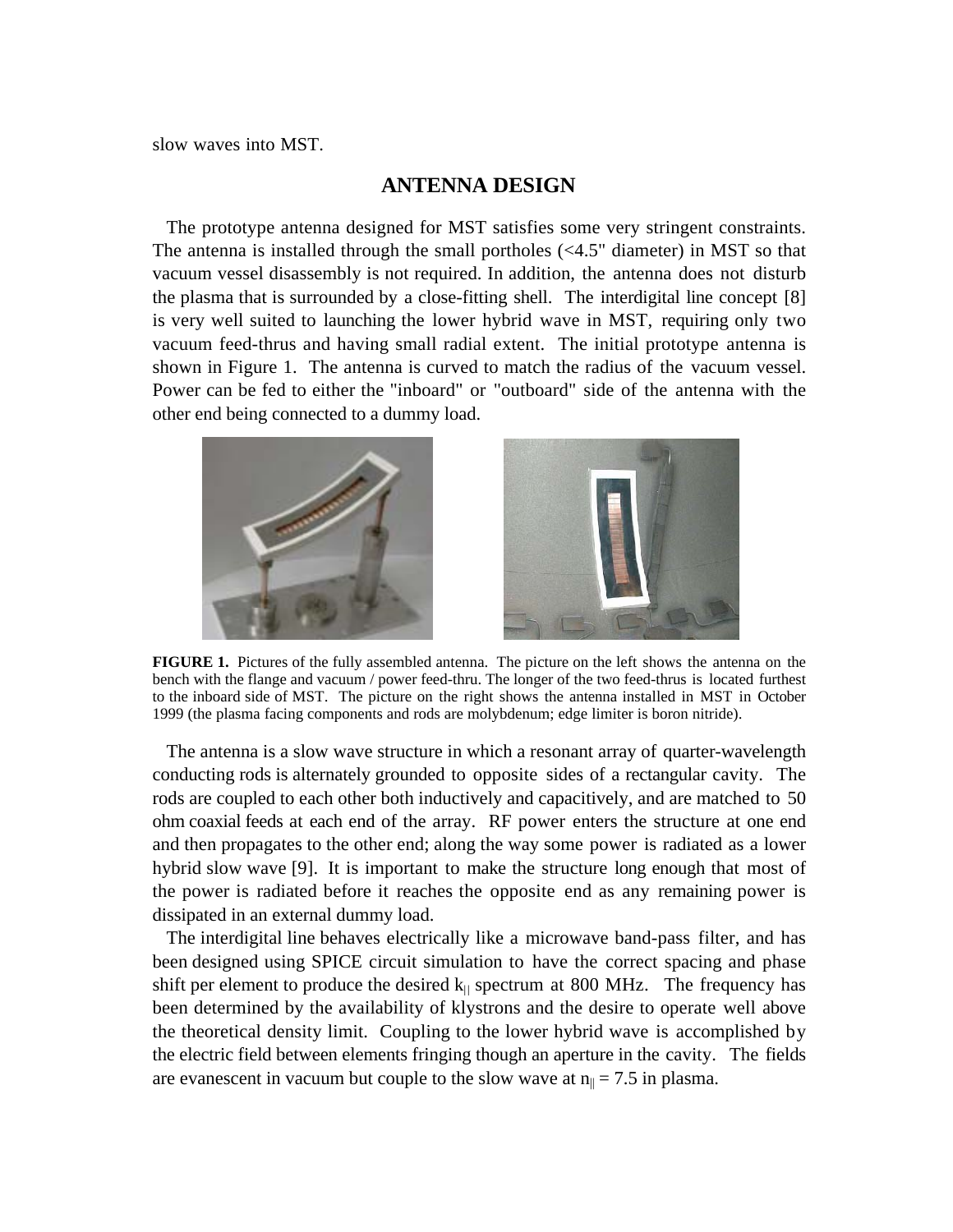#### **INITIAL OPERATION IN MST**

Initial experiments were designed to investigate coupling and loading issues. This antenna has been used in experiments from 10W to 10 kW as shown in Figure 2. As seen in Fig. 2(a), when the antenna is fed through the "inboard" port, the antenna is well behaved up to a power level of  $\sim$ 2-3 kW. At low power ( $\lt$ 50 W), the antenna presumably undergoes a multipactor discharge, but as the input power is increased, the reflected power is decreased so that  $\langle 10\%$  of the input power is reflected. At  $>2-3$ kW, the antenna suffers a breakdown and nearly 100% of the input power is reflected. The behavior of the antenna when the power is injected from the "outboard" port is quite different [Figure 2(b)]. Here, the antenna is never well behaved and the input power is nearly all reflected regardless of power level.



**FIGURE 2.** The antenna behavior in the presence of RFP plasma over many shots is displayed in a contour plot. When fed from the inboard port (a) the reflected power decreases until it reaches a level of  $<$  10% and at a power level of  $\sim$ 2-3 kW it increases abruptly to nearly fully reflecting. When fed from the outboard port (b), the antenna is always nearly fully reflecting.

Scans of plasma parameters such as current and density were performed to improve the performance of the antenna. These scans were not successful in improving the antenna behavior. The antenna was observed with a CCD camera during RFP operation and no deleterious effects were noted. It was suspected that plasma might be interfering with antenna operation. So a boron nitride limiter assembly was added to the face of the antenna to change the density in front of the antenna. The behavior of the antenna was quite similar with or without the limiter.

The antenna was removed from the MST vacuum vessel for inspection in February of 2001. There were no indications of damage to the antenna despite being in a plasma environment for over a year.There are no visible clues as to why the "outboard feed" would not handle power. The occurrence of a multipactor discharge was verified in vacuum at low power. Bench measurements of the wave spectrum were then undertaken and showed that the desired  $n_{\parallel} = 7.5$  was being produced. However the directionality of the wave was very dependent on the external circuit tuning. For some external tuning, a standing wave results instead of a traveling wave. These